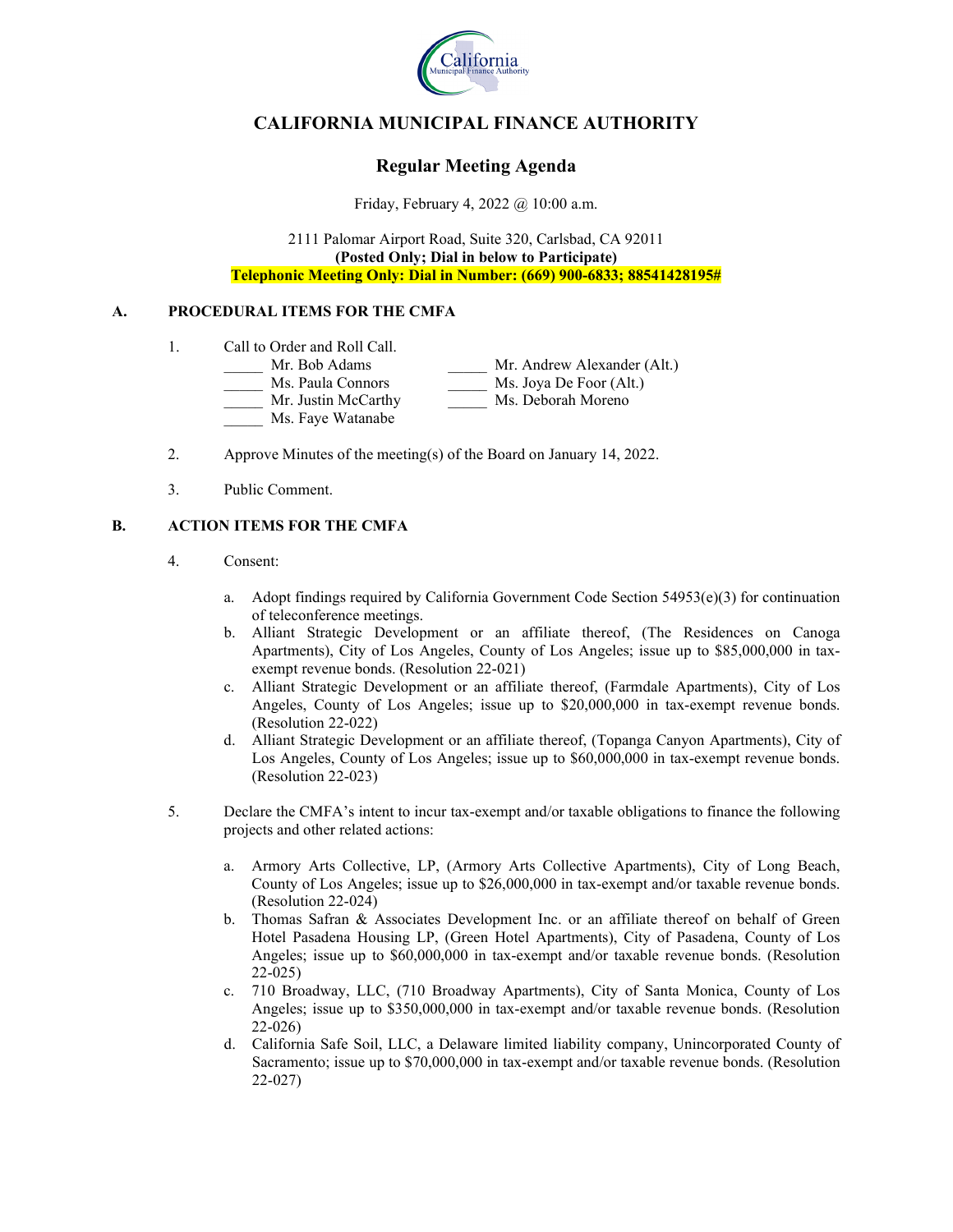- 6. Authorize the issuance of revenue bonds or other obligations to finance or refinance the following projects, the execution and delivery of related documents, and other related actions:
	- a. CHISPA East Garrison, L.P., a California limited partnership, (CHISPA East Garrison Apartments), Unincorporated County of Monterey; issue up to \$27,744,207 in tax-exempt and/or taxable revenue bonds. (Resolution 22-028)
	- b. Valencia Garden LP, a California limited partnership, (Valencia Garden Apartments), City of Orange, County of Orange; issue up to \$20,000,000 in tax-exempt and/or taxable revenue bonds. (Resolution 22-029)
	- c. Santa Fe Commons I L.P., (Santa Fe Commons Apartments, Phase I), City of Tulare, County of Tulare; issue up to \$33,000,000 in tax-exempt and/or taxable revenue bonds. (Resolution 22-030)
	- d. IH Three21 Belmont LLC, a limited liability company duly incorporated and in good standing under the laws of the State of California, (Integrity Portfolio), Cities of San Leandro, Hayward & Belmont, Counties of Alameda and San Mateo; issue up to \$155,000,000 in taxexempt and/or taxable revenue bonds. (Resolution 22-031)
- 7. Discuss and Approve Representatives of Sierra Management Group, LLC.
- 8. Discuss and Approve the Audit, Finance and Professional Services Subcommittees.

### **C. INFORMATIONAL ITEMS FOR THE CMFA**

- 9. Administrative Issues.
	- a. Executive Director Report
	- b. Marketing Update
	- c. Membership Update
	- d. Transaction Update
	- e. Legislative Update
	- f. Legal Update
- 10. Adjournment.

Address for public inspection of certain meeting materials distributed to the Board of Directors: 2111 Palomar Airport Road, Suite 320, Carlsbad, California 92011.

A request for disability-related modification or accommodation, including auxiliary aids or services, may be made by any person with a disability who requires a modification or accommodation to participate in the public meeting by contacting Matt France, (760) 502-0050, [mfrance@cmfa-ca.com,](mailto:mfrance@cmfa-ca.com) 2111 Palomar Airport Rd, Suite 320, Carlsbad, CA 92011.

| This 2<br>2-page agenda was i<br>-nosted at | OI. |  |
|---------------------------------------------|-----|--|
| $\sim$<br>Signer                            |     |  |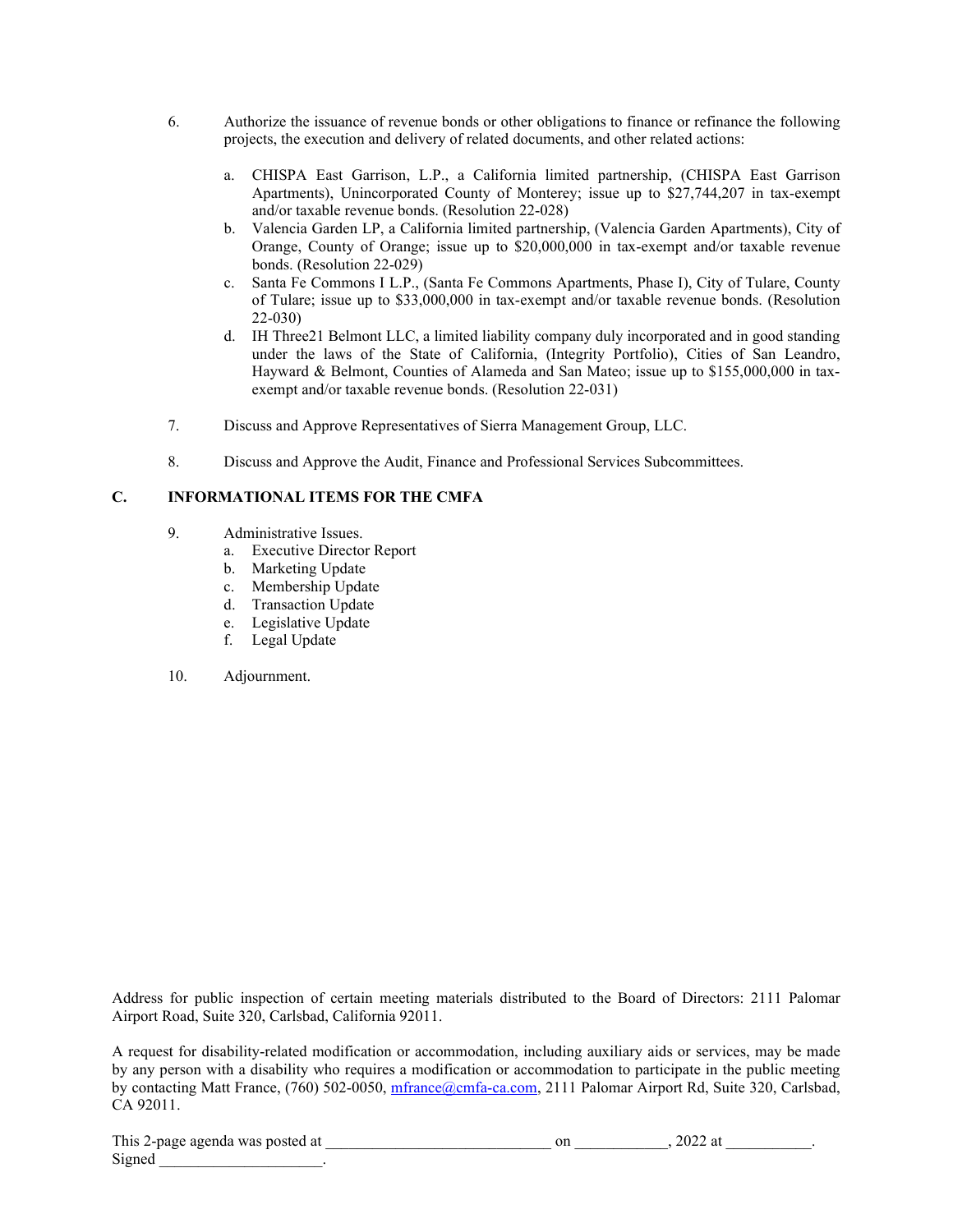

# **CMFA SPECIAL FINANCE AGENCY I**

## **Regular Meeting Agenda**

Friday, February 4, 2022 @ 10:00 a.m.

2111 Palomar Airport Road, Suite 320, Carlsbad, CA 92011 **(Posted Only; Dial in below to Participate) Telephonic Meeting Only: Dial in Number: (669) 900-6833; 88541428195#**

## **A. PROCEDURAL ITEMS FOR THE CMFA**

- 1. Call to Order and Roll Call.<br>Mr. Bob Adams
	- Mr. Bob Adams Mr. Andrew Alexander(Alt.)<br>Ms. Paula Connors Ms. Joya De Foor (Alt.)
		- Ms. Joya De Foor (Alt.)<br>Ms. Deborah Moreno
	- \_\_\_\_\_\_ Mr. Justin McCarthy
	- Ms. Faye Watanabe
- 2. Approve Minutes of the meeting(s) of the Board on March 19, 2021.
- 3. Public Comment.

## **B. ACTION ITEMS FOR THE CMFA**

- 4. Consent:
	- a. Adopt findings required by California Government Code Section  $54953(e)(3)$  for continuation of teleconference meetings.

## **C. INFORMATIONAL ITEMS FOR THE CMFA**

5. Adjournment.

Address for public inspection of certain meeting materials distributed to the Board of Directors: 2111 Palomar Airport Road, Suite 320, Carlsbad, California 92011.

A request for disability-related modification or accommodation, including auxiliary aids or services, may be made by any person with a disability who requires a modification or accommodation in order to participate in the public meeting by contacting Matt France, (760) 502-0050, [mfrance@cmfa-ca.com,](mailto:mfrance@cmfa-ca.com) 2111 Palomar Airport Rd, Suite 320, Carlsbad, CA 92011.

This 1-page agenda was posted at \_\_\_\_\_\_\_\_\_\_\_\_\_\_\_\_\_\_\_\_\_\_\_\_\_\_\_\_\_ on \_\_\_\_\_\_\_\_\_\_\_\_, 2022 at  $\qquad \qquad .$  Signed \_\_\_\_\_\_\_\_\_\_\_\_\_.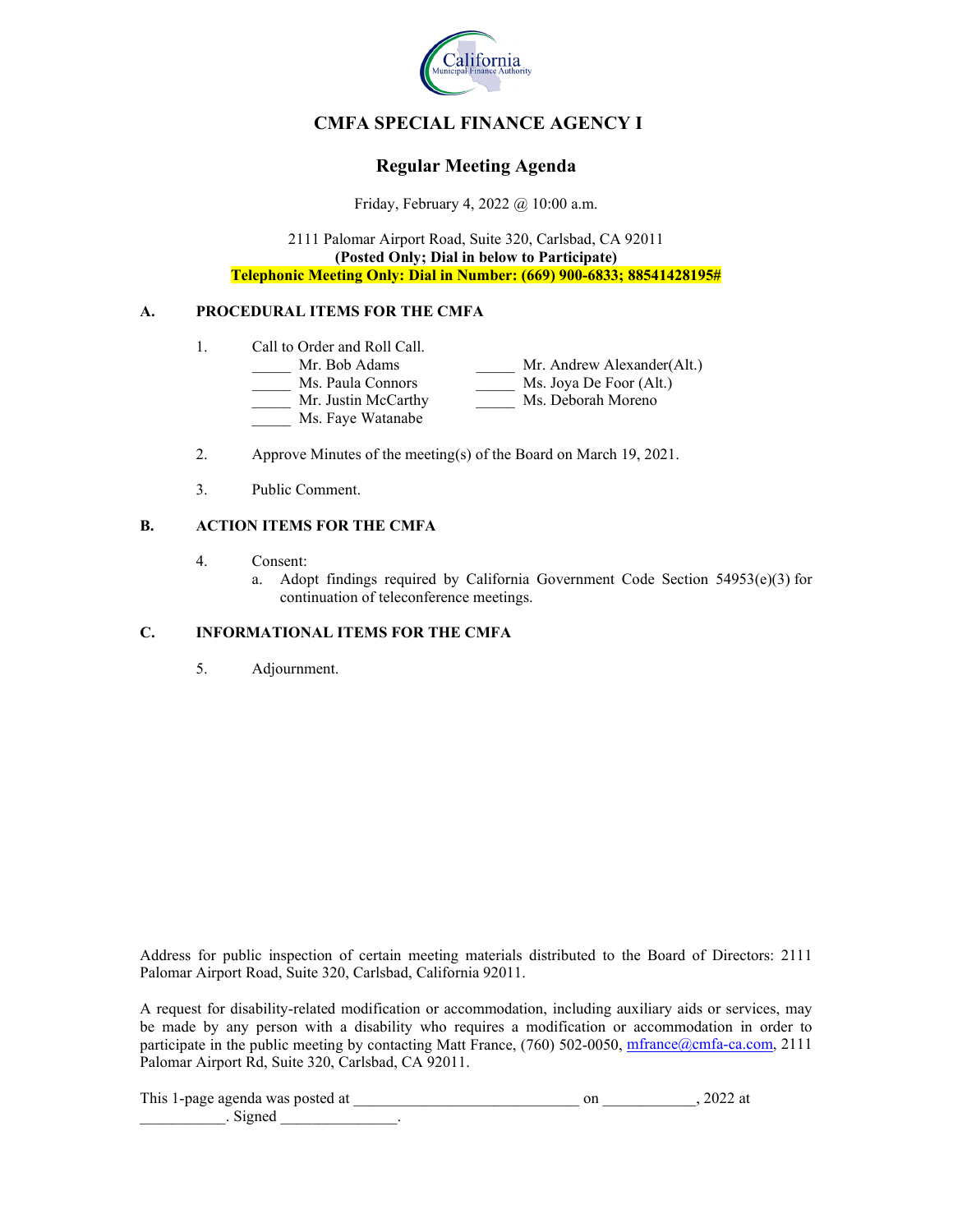

## **CMFA SPECIAL FINANCE AGENCY VII Regular Meeting Agenda**

Friday, February 4, 2022 @ 10:00 a.m.

2111 Palomar Airport Road, Suite 320, Carlsbad, CA 92011 **(Posted Only; Dial in below to Participate) Telephonic Meeting Only: Dial in Number: (669) 900-6833; 88541428195#**

#### **A. PROCEDURAL ITEMS FOR THE CMFA**

1. Call to Order and Roll Call.

| Mr. Bob Adams       | Mr. Andrew Alexander(Alt.)             |
|---------------------|----------------------------------------|
| $M_2$ Dayle Company | $M_2$ Lave $D_2$ $\Gamma_{22}$ $(M_1)$ |

- \_\_\_\_\_ Ms. Paula Connors \_\_\_\_\_ Ms. Joya De Foor (Alt.) Mr. Justin McCarthy Ms. Deborah Moreno
- \_\_\_\_\_ Ms. Faye Watanabe
- 2. Approve Minutes of the meeting(s) of the Board on July 23, 2021.
- 3. Public Comment.

### **B. ACTION ITEMS FOR THE CMFA**

- 4. Consent:
	- a. Adopt findings required by California Government Code Section  $54953(e)(3)$  for continuation of teleconference meetings.

#### **C. INFORMATIONAL ITEMS FOR THE CMFA**

5. Adjournment.

Address for public inspection of certain meeting materials distributed to the Board of Directors: 2111 Palomar Airport Road, Suite 320, Carlsbad, California 92011.

A request for disability-related modification or accommodation, including auxiliary aids or services, may be made by any person with a disability who requires a modification or accommodation in order to participate in the public meeting by contacting Matt France, (760) 502-0050, [mfrance@cmfa-ca.com,](mailto:mfrance@cmfa-ca.com) 2111 Palomar Airport Rd, Suite 320, Carlsbad, CA 92011.

| This 1-page agenda was posted at |  |  |
|----------------------------------|--|--|
| Sioned                           |  |  |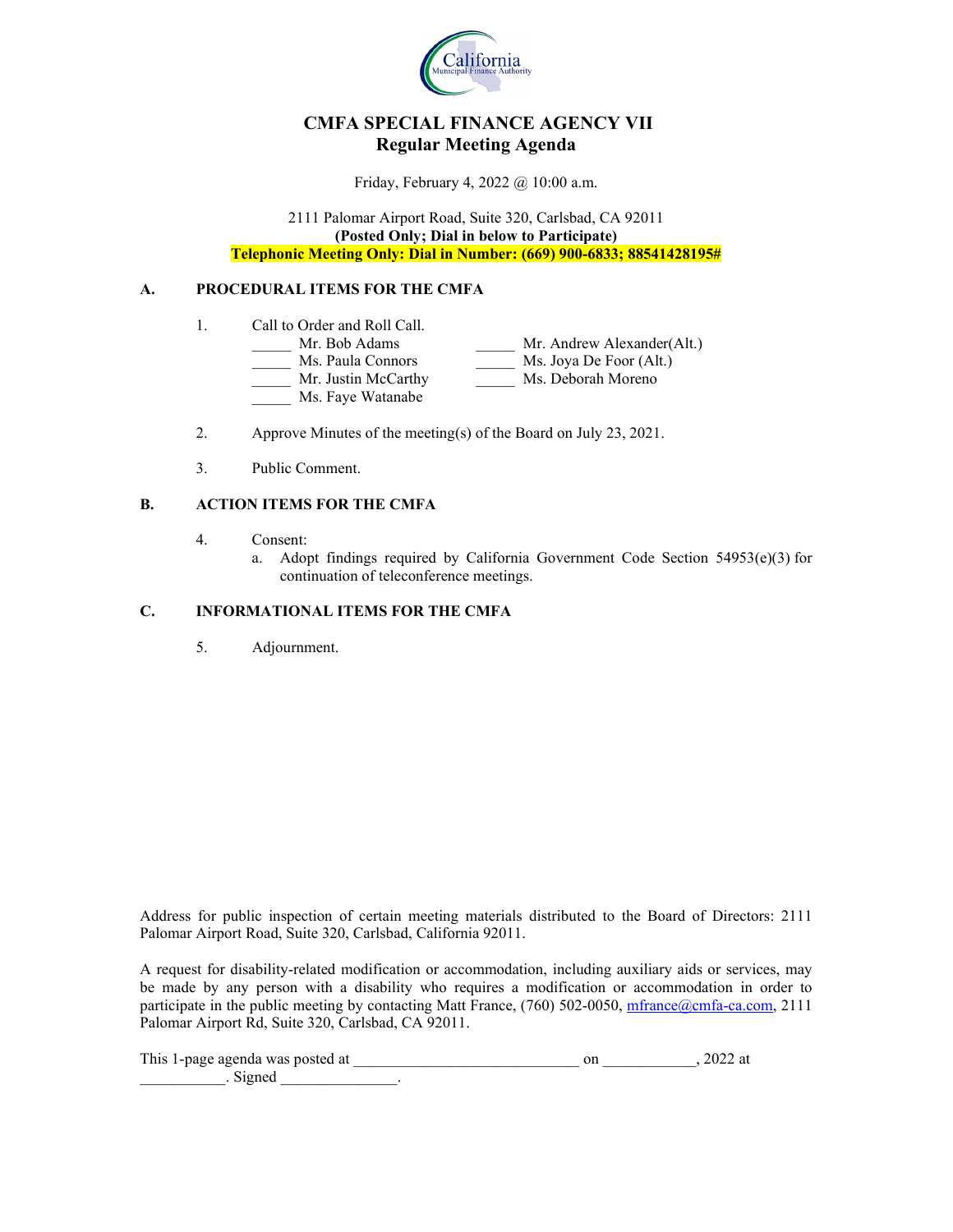

# **CMFA SPECIAL FINANCE AGENCY VIII**

## **Regular Meeting Agenda**

Friday, February 4, 2022 @ 10:00 a.m.

2111 Palomar Airport Road, Suite 320, Carlsbad, CA 92011 **(Posted Only; Dial in below to Participate) Telephonic Meeting Only: Dial in Number: (669) 900-6833; 88541428195#**

## **A. PROCEDURAL ITEMS FOR THE CMFA**

- 1. Call to Order and Roll Call.
	- \_\_\_\_\_ Mr. Bob Adams \_\_\_\_\_ Mr. Andrew Alexander(Alt.)
	- Ms. Paula Connors Ms. Joya De Foor (Alt.)<br>Mr. Justin McCarthy Ms. Deborah Moreno
		- Mr. Justin McCarthy
	- Ms. Faye Watanabe
- 2. Approve Minutes of the meeting(s) of the Board on August 6, 2021.
- 3. Public Comment.

## **B. ACTION ITEMS FOR THE CMFA**

- 4. Consent:
	- a. Adopt findings required by California Government Code Section  $54953(e)(3)$  for continuation of teleconference meetings.

## **C. INFORMATIONAL ITEMS FOR THE CMFA**

5. Adjournment.

Address for public inspection of certain meeting materials distributed to the Board of Directors: 2111 Palomar Airport Road, Suite 320, Carlsbad, California 92011.

A request for disability-related modification or accommodation, including auxiliary aids or services, may be made by any person with a disability who requires a modification or accommodation in order to participate in the public meeting by contacting Matt France, (760) 502-0050, [mfrance@cmfa-ca.com,](mailto:mfrance@cmfa-ca.com) 2111 Palomar Airport Rd, Suite 320, Carlsbad, CA 92011.

| This 1-page agenda was posted at |  |
|----------------------------------|--|
|                                  |  |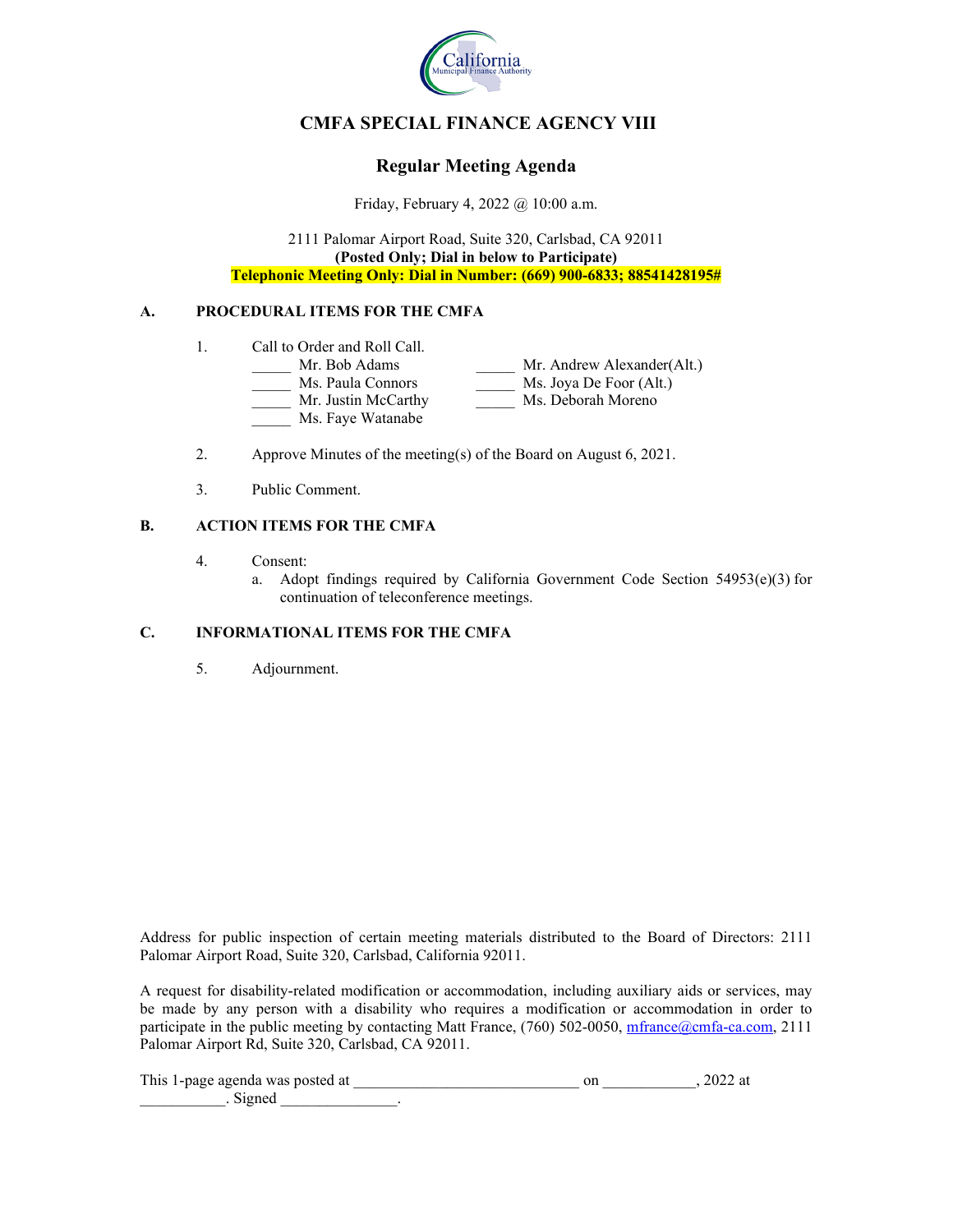

# **CMFA SPECIAL FINANCE AGENCY XII**

## **Regular Meeting Agenda**

Friday, February 4, 2022 @ 10:00 a.m.

2111 Palomar Airport Road, Suite 320, Carlsbad, CA 92011 **(Posted Only; Dial in below to Participate) Telephonic Meeting Only: Dial in Number: (669) 900-6833; 88541428195#**

## **A. PROCEDURAL ITEMS FOR THE CMFA**

- 1. Call to Order and Roll Call.
	- \_\_\_\_\_ Mr. Bob Adams \_\_\_\_\_ Mr. Andrew Alexander(Alt.)
	- Ms. Paula Connors Ms. Joya De Foor (Alt.)<br>Mr. Justin McCarthy Ms. Deborah Moreno
		- Mr. Justin McCarthy
	- Ms. Faye Watanabe
- 2. Approve Minutes of the meeting(s) of the Board on December 3, 2021.
- 3. Public Comment.

## **B. ACTION ITEMS FOR THE CMFA**

- 4. Consent:
	- a. Adopt findings required by California Government Code Section  $54953(e)(3)$  for continuation of teleconference meetings.

## **C. INFORMATIONAL ITEMS FOR THE CMFA**

5. Adjournment.

Address for public inspection of certain meeting materials distributed to the Board of Directors: 2111 Palomar Airport Road, Suite 320, Carlsbad, California 92011.

A request for disability-related modification or accommodation, including auxiliary aids or services, may be made by any person with a disability who requires a modification or accommodation in order to participate in the public meeting by contacting Matt France, (760) 502-0050, [mfrance@cmfa-ca.com,](mailto:mfrance@cmfa-ca.com) 2111 Palomar Airport Rd, Suite 320, Carlsbad, CA 92011.

| This 1-page agenda was posted at |  |
|----------------------------------|--|
|                                  |  |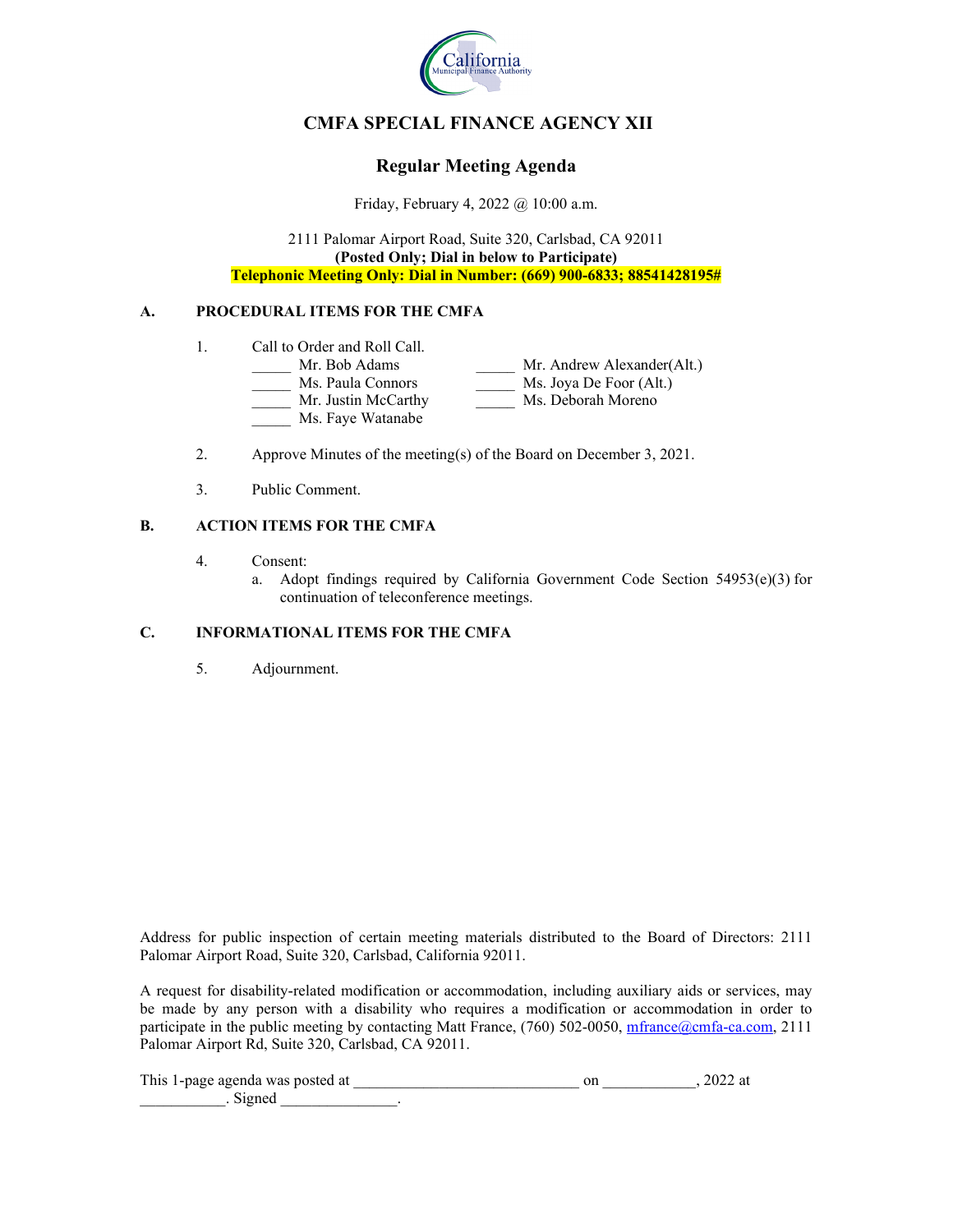

# **CALIFORNIA FOUNDATION FOR STRONGER COMMUNITIES**

# **Regular Meeting Agenda**

Friday, February 4, 2022 @ 10:00 a.m.

### 2111 Palomar Airport Road, Suite 320, Carlsbad, CA 92011 **(Posted Only; Dial in below to Participate) Telephonic Meeting Only: Dial in Number: (669) 900-6833; 88541428195#**

## **A. PROCEDURAL ITEMS FOR THE CFSC**

1. Call to Order and Roll Call.

Mr. Bob Adams **Mr. Andrew Alexander (Alt.)** 

Ms. Faye Watanabe

McCarthy Ms. Deborah Moreno

Ms. Paula Connors Ms. Joya De Foor (Alt.) Mr. Justin

- 2. Approve Minutes of the meeting(s) of the Board on January 14, 2022.
- 3. Public Comment.

## **B. ACTION ITEMS FOR THE CFSC**

- 4. Consent:
	- a. Adopt findings required by California Government Code Section 54953(e)(3) for continuation of teleconference meetings.
- 5. Elect Board and Officers for the CFPF, CFSC and CMFA. [Other SFA's?]
- 6. Discuss and Approve the Audit, Finance and Professional Services Subcommittees.
- 7. Discuss and Approve Charitable Donation Recipients.
- 8. Discuss and Approve Representatives of Sierra Management Group, LLC.

## **C. INFORMATIONAL ITEMS FOR THE CFSC**

- 9. Administrative Issues. a. Executive Director Report
- 10. Adjournment.

Address for public inspection of certain meeting materials distributed to the Board of Directors: 2111 Palomar Airport Road, Suite 320, Carlsbad, California 92011.

A request for disability-related modification or accommodation, including auxiliary aids or services, may be made by any person with a disability who requires a modification or accommodation in order to participate in the public meeting by contacting Matt France, (760) 502-0050, [mfrance@cmfa-ca.com,](mailto:mfrance@cmfa-ca.com) 2111 Palomar Airport Rd, Suite 320, Carlsbad, CA 92011.

This 1-page agenda was posted at \_\_\_\_\_\_\_\_\_\_\_\_\_\_\_\_\_\_\_\_\_\_\_\_\_\_\_\_\_ on \_\_\_\_\_\_\_\_\_\_\_\_, 2022 at \_\_\_\_\_\_\_\_\_\_\_. Signed

 $\mathcal{L}_\text{max}$  and  $\mathcal{L}_\text{max}$